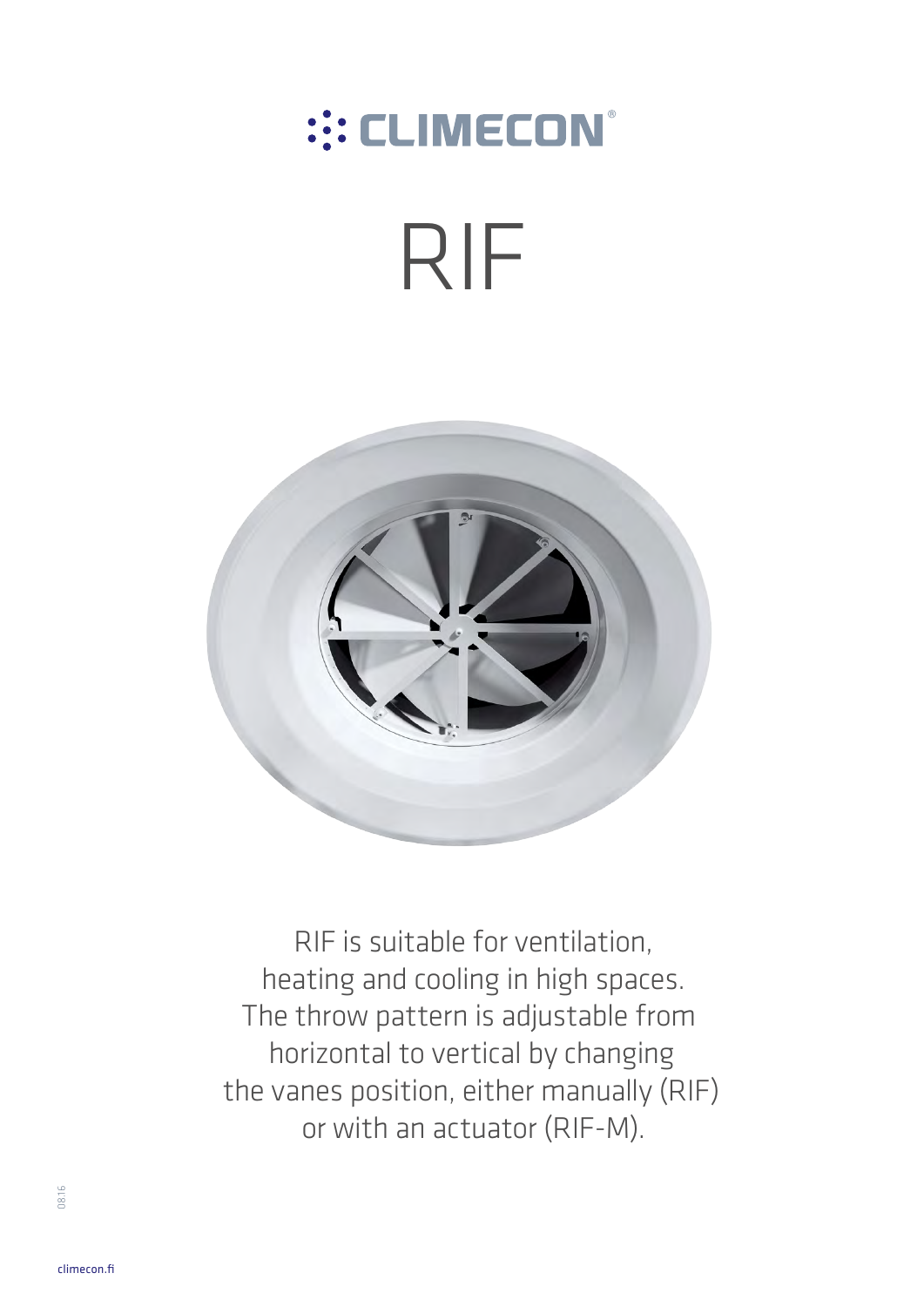## RIF – Adjustable twist-supply diffuser

#### Quick guide **Material and Surface** Material and surface



#### Order key

| Twist air diffuser RIF - $315 + PTR$                                                                                                                                                                                                                                                                                                           |  |  |     |  |  |
|------------------------------------------------------------------------------------------------------------------------------------------------------------------------------------------------------------------------------------------------------------------------------------------------------------------------------------------------|--|--|-----|--|--|
|                                                                                                                                                                                                                                                                                                                                                |  |  | - 3 |  |  |
| $1 - d$ : $\mathbf{f}$ . $\mathbf{f}$ . $\mathbf{f}$ . $\mathbf{f}$ . $\mathbf{f}$ . $\mathbf{f}$ . $\mathbf{f}$ . $\mathbf{f}$ . $\mathbf{f}$ . $\mathbf{f}$ . $\mathbf{f}$ . $\mathbf{f}$ . $\mathbf{f}$ . $\mathbf{f}$ . $\mathbf{f}$ . $\mathbf{f}$ . $\mathbf{f}$ . $\mathbf{f}$ . $\mathbf{f}$ . $\mathbf{f}$ . $\mathbf{f}$ . $\mathbf$ |  |  |     |  |  |

1= diffuser type, RIF, RIF-M or RIF-M2 2= size, 250-500 3 = Accessorie: PTR

## treatment

RIF is manufactured from sheet steel and as standard painted white RAL 9016.

Other colours from RAL K1 colour chart are available at additional costs.

#### Quick facts

| Installation level, m      | min. | max. |
|----------------------------|------|------|
| Horizontal throw           | 3.5  | 8    |
| Vertical throw             |      | 14   |
| <b>Heating temperature</b> |      |      |
| $+5^{\circ}$ C             |      | 8    |
| +10°C                      |      |      |



The graphs are not to be used for commissioning.

#### Airflow - pressure drop sound level

The graphs show the values for both vertical (3) and horizontal (1) air flow throw pattern.

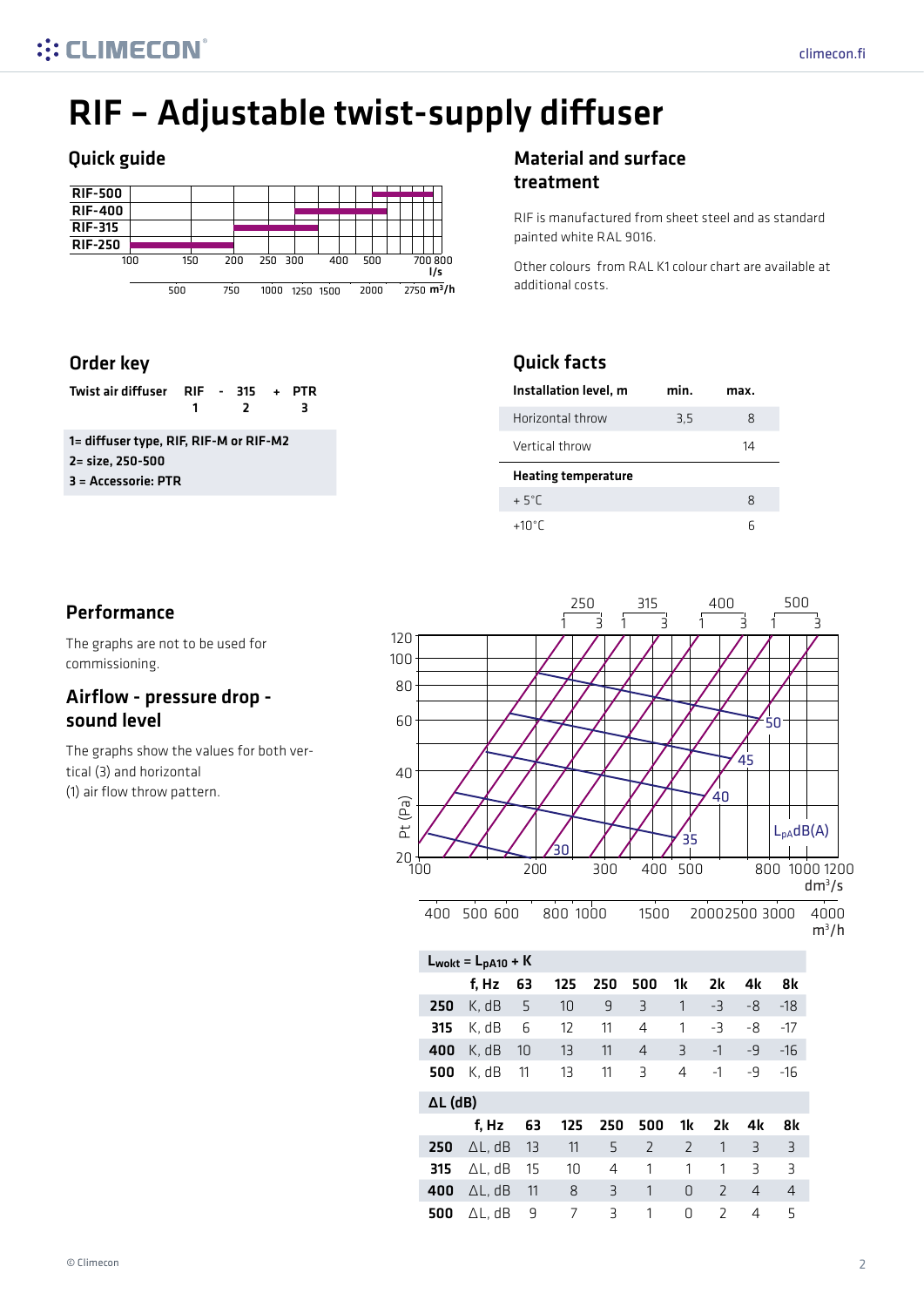

#### Vertical throw pattern (3) Vertical throw pattern (1)



The throw length is increased by 20 % when the diffuser flange is installed against the ceiling.

Throw pattern



#### Adjustment of the throw pattern - RIF

**Horizontal throw pattern (factory setting): 1**

#### **Vertical throw pattern: 2-3**

Open the locking screw and turn the vanes that those will be overlapping.

NB! In RIF-M models, the position of the blade pairs is automatically adjusted as desired by the actuators.

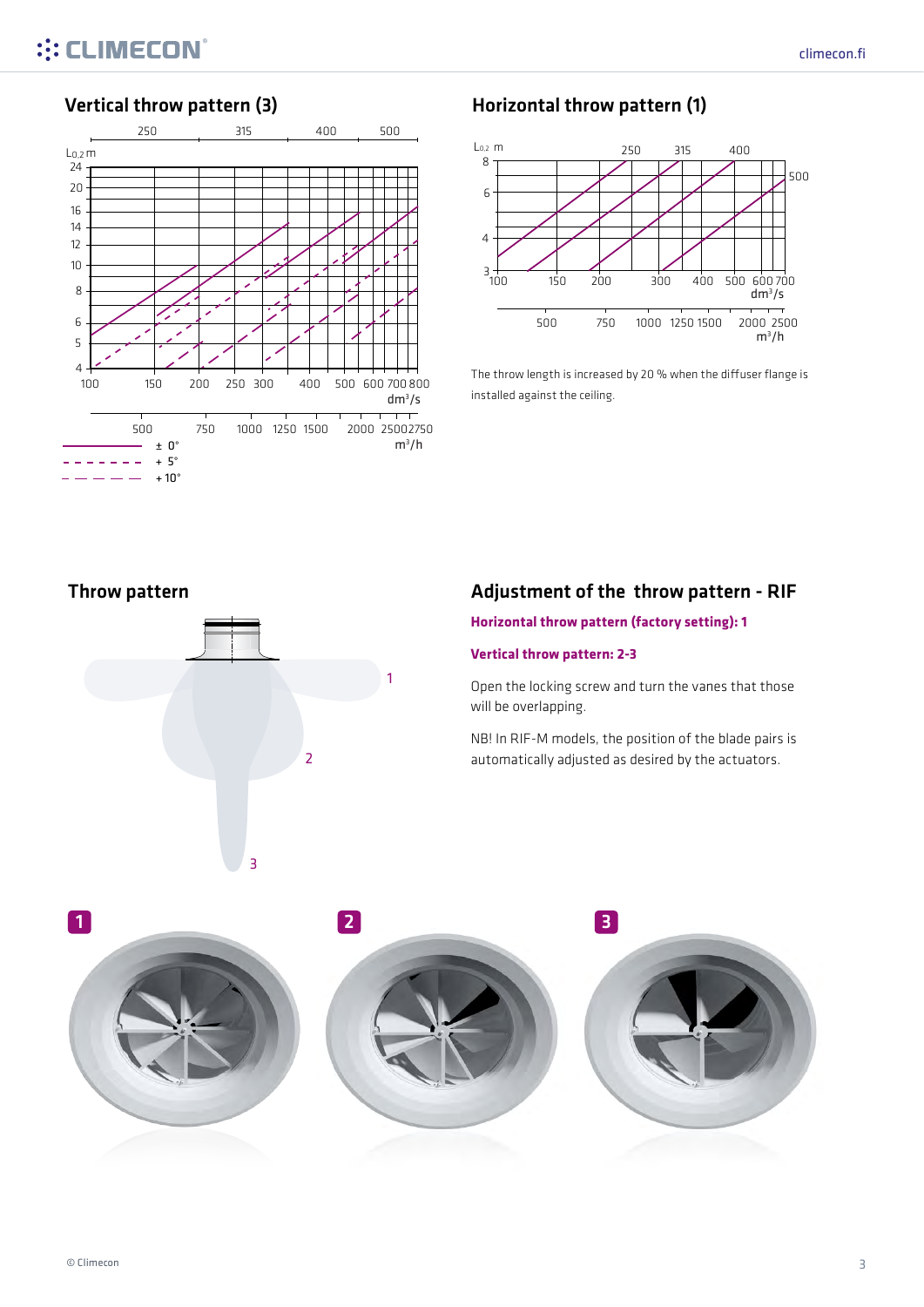#### Throw pattern adjustment – RIF-M

The actuator will adjust the throw pattern, controlled for e.g. by a room thermostat.

#### Two actuator alternatives

#### RIF-M1

The throw pattern of RIF-M1 is adjusted either horizontal or vertical. This is a good solution in, for example, heating or cooling environments in which the pattern needs to be adjusted to suit forced-air heating or cooling.

RIF-M1 is ideal for sports halls where badminton or other games are played within the same space.



#### RIF-M2

The throw pattern of RIF-M2 can be steplessly adjusted as desired by the actuator. This is an ideal solution for rooms where the throw pattern needs to be optimised for preventing a feeling of draught.